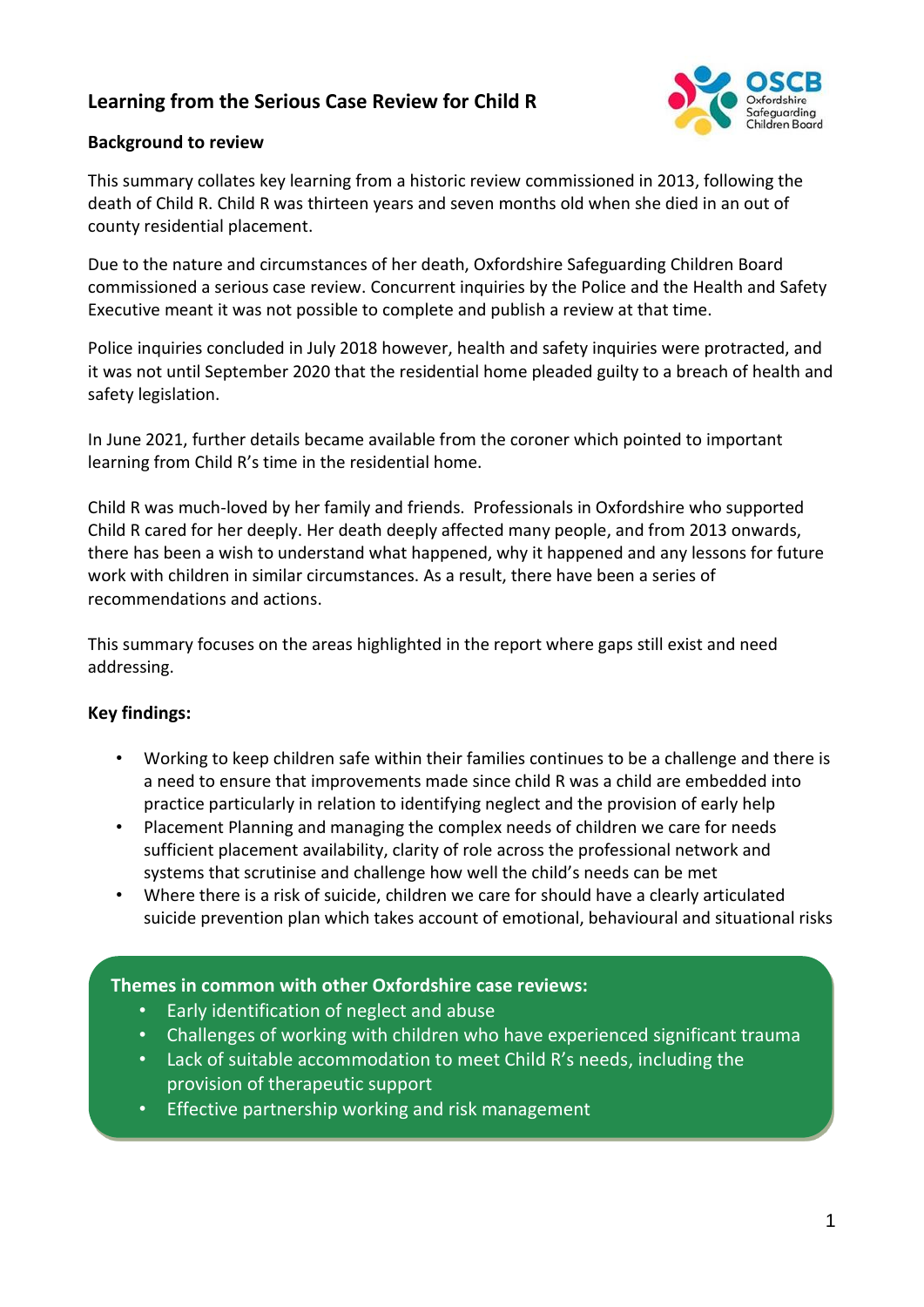## **Strengths in practice with Child R:**



- A comprehensive care package was put in place to support Child R's foster placement which enabled her to have a positive experience of happy family life
- A strong ethos of working sensitively with and caring deeply about Oxfordshire's children and young people was evident from staff who worked with Child R

## **The System Today:**

In summary, the system-check of current practice in Oxfordshire identified many areas where practice today is vastly different to practice when Child R was a small child, as follows:

- Much work has been done in relation to working with complex family situations. Neglect is a common theme and there is a continuing focus on supporting practitioners to identify and respond to neglect
- There is ongoing work to improve practice in relation to Early Help. Progress so far includes an updated Threshold of Needs document, a Joint Activity Pathway between children's and adults' services, bespoke training for health visitors and the police, and targeted joint working between Early Years Managers and the Locality and Community Support Service. As a result, there has been an increase in the number of Early Help Assessments completed in 2021, comparative to previous years
- There is evidence of change since Child R spoke to police about her own abuse. In recent investigations, where no further action was taken, the police took time to consider the potential impact of the outcome on the children and how best to explain to the children why there had been no prosecution. This was addressed through letter writing and carefully explaining what had happened. Since Child R's death there has also been considerable expansion of local therapeutic services which were not available to Child R.
- Children's Services has driven regional and local work to develop placements that meet increasingly complex needs of children we care for

### **Key learning points for practitioners:**

- Act on early concerns, using the **Early Help Assessment (EHA)** to better understand what is going on and to decide the best way forward. If you are not confident in using the assessment, EHA [training](https://training.oscb.org.uk/events-list) is available, or you can seek support from [your LCSS link worker](https://www.oscb.org.uk/practitioners-volunteers/locality-and-community-support-service-early-help/) or Designated Safeguarding Lead (DSL)
- Use available tools, for example [neglect tools](https://www.oscb.org.uk/safeguarding-themes/neglect/tools/) to support your practice, and contribute to effective assessments and plans
- Ensure that assessments consider the whole family, e.g., who is in the family, do you have a [genogram](https://www.oscb.org.uk/wp-content/uploads/2019/08/genogram-detail.pdf) and what are the family members' needs, family background? Does your assessment consider the child's social context? Have all the children in the family been seen individually and their voices heard?
- Consider whether you have spoken to everyone you need to, that all involved agencies have contributed to assessments and that you are [sharing relevant information](https://www.oscb.org.uk/wp-content/uploads/2019/07/The-Seven-Golden-Rules-for-Info-Sharing.pdf) to strengthen your analysis
- Keep a firm focus on potential risk, reflect on existing evidence and assessment, re-assess risk factors and triggers, and use escalation when risks are not reducing despite intervention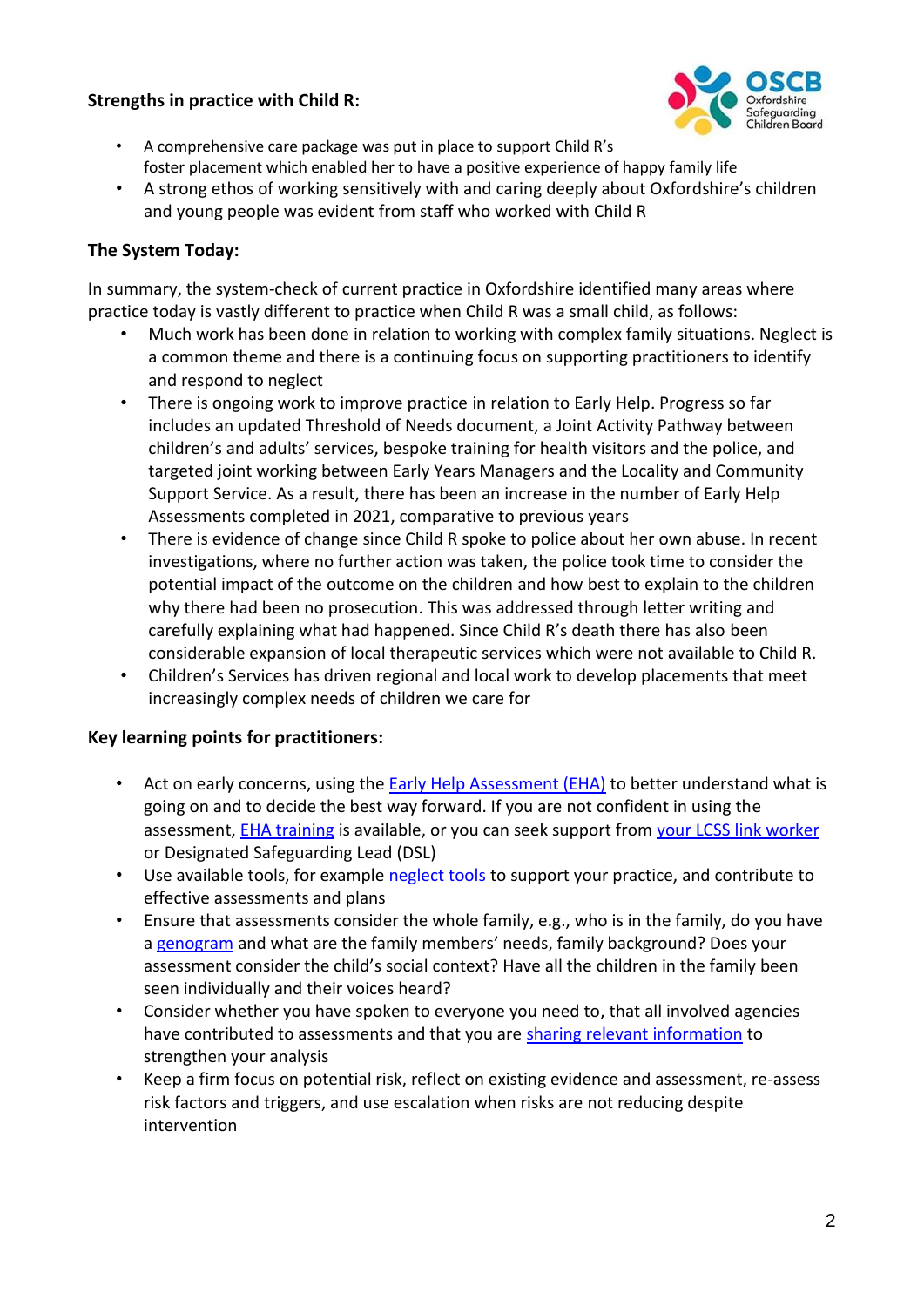#### **Key learning points for managers:**



- Promote the use of the Early Help Assessment and multi-agency tools to develop a better understanding of the child's lived experience, e.g., neglect tools, Multi-Agency Chronologies, genograms
- Support practitioners to refer to the [Complex Child Panel](https://www.oscb.org.uk/wp-content/uploads/2021/06/Complex-Child-Panel-ToR-final.docx) where interventions have not led to improved outcomes for children and families, and/or to escalate if there are concerns that the needs of a child are not being met in placement

#### **Key learning points for the safeguarding system:**

- The review report noted the importance of all relevant agencies actively contributing to assessment, to strengthen the analysis and quality of evidence should legal proceedings be required
- Work is required with Universal Services to embed the use of the Early Help Assessment and multi-agency tools, to improve practice around the early identification of abuse and neglect
- All agency leads to promote the use of multi-agency chronologies, and the multi-agency chronology practitioner portal, to improve practice in recognising and recording significant events in children's lives and the impact they have
- The framework for identifying, commissioning and monitoring placements that meet the needs of individual children should be embedded and monitored to ensure that information held on the suitability of out of county homes is comprehensive and up to date, and protocols are fit for purpose. Placement plans must also set out specific expectations, roles and responsibilities including levels of staffing, how often checks will be carried out on children day and night and the meaning of 'waking night cover'
- Work should be undertaken across health and social care to develop a common language to describe the therapeutic (mental health) needs of children in care and the different types of interventions that should be used to meet their needs. This should be disseminated to all relevant staff to ensure that children's needs are understood, and the appropriate interventions are commissioned and/or put in place
- Placement plans for children where there is a risk of suicide, must include a clearly set out suicide prevention plan, and risk assessments undertaken to identify and eliminate individual and specific risks highlighted, e.g., ligature points. Plan should be clear on individual roles and responsibilities

# **If you do one thing……**

Ensure that assessments and plans are holistic and understand children's needs within their family, wider social context and current environment:

- Are they clear about the full extent of risk and trauma experienced and what the child needs as a consequence?
- Have all children's voices been heard and listened to in the work?
- Have all relevant agencies been involved to take a co-ordinated approach?
- Have you considered the use of relevant multi-agency tools to inform the child's assessment or plan?
- Are assessments and plans purposeful and SMART so that progress can be measured?